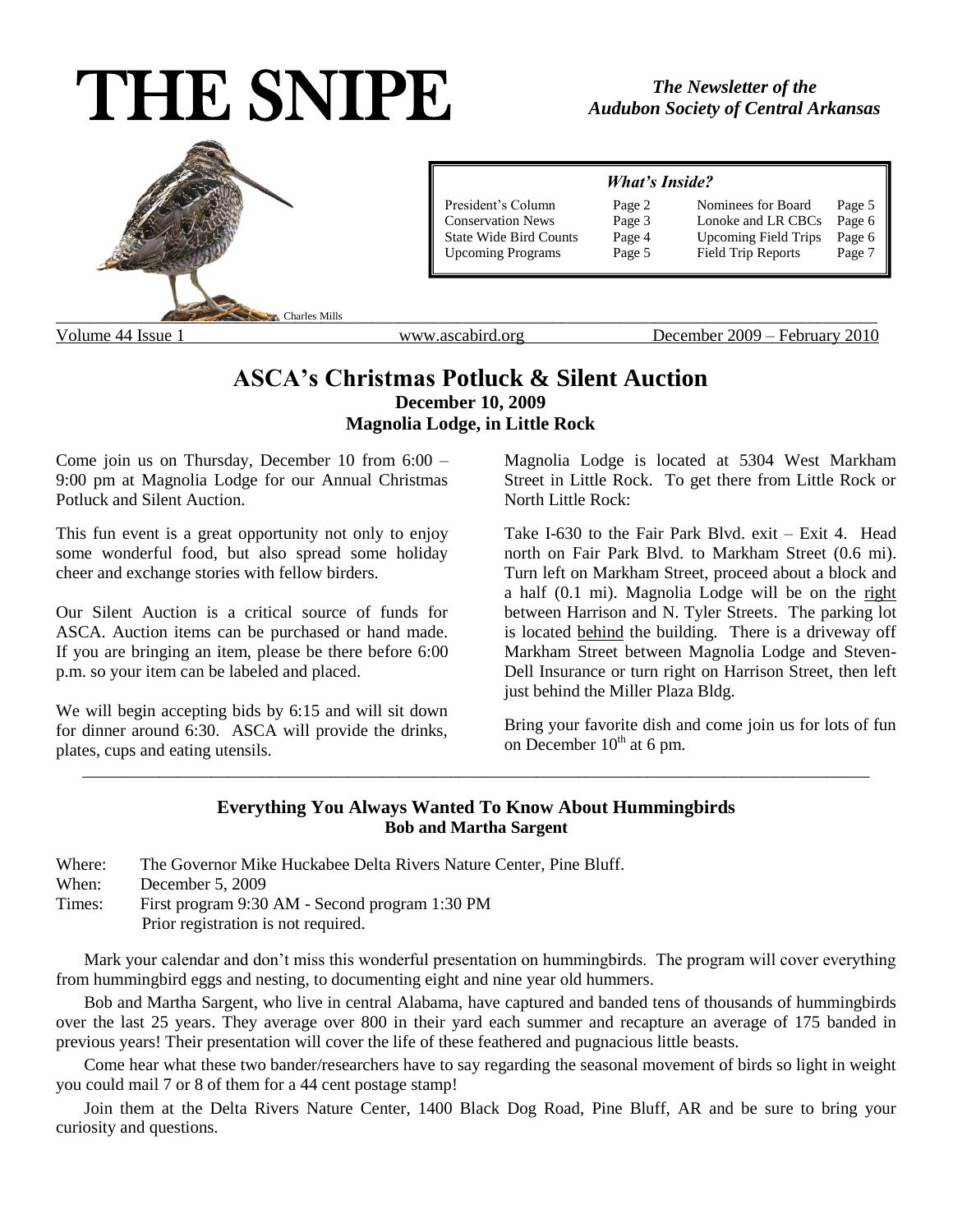### **ASCA Officers**

**President** Rob Weiss kofkpastor@yahoo.com

**Vice-president** Dan Scheiman 501-280-9024 [birddan@comcast.net](mailto:birddan@comcast.net)

**Recording Secretary** Vacant

**Treasurer** Ed Laster 501-868-6004 [elaster523@sbcglobal.net](mailto:elaster523@sbcglobal.net)

**Newsletter Editor** Dottie Boyles 501-224-0302 [ctboyles@aristotle.net](mailto:ctboyles@aristotle.net)

### **Board Members**

Doris Boyles 501-224-0302 [ctboyles@aristotle.net](mailto:ctboyles@aristotle.net)

W.F. 'Bill' Hailey 501-225-2848

D. DeLynn Hearn 501-771-4686 [delynn@iwon.com](mailto:delynn@iwon.com)

Jane Gulley janegulley@comcast.net

Bill Saunders 501-664-2539 wasaunders@aristotle.net

Bill Shepherd 501-375-3918 stoneax63@hotmail.com

#### **Christmas Bird Count Compiler**

Dan Scheiman 501-280-9024 [birddan@comcast.net](mailto:birddan@comcast.net)

#### **Conservation**

Barry Haas 501-821-4097 [bhaas@sbcglobal.net](mailto:bhaas@sbcglobal.net)

#### **Hospitality**

Doris Boyles 501-224-0302 [ctboyles@aristotle.net](mailto:ctboyles@aristotle.net)

#### **Rare Bird Alert**

D. DeLynn Hearn 501-771-4686 [delynn@iwon.com](mailto:delynn@iwon.com)

### **ASCA Webmaster**

J. Lyndal York 501-663-2192 [lrbluejay@sbcglobal.net](mailto:lrbluejay@sbcglobal.net)

### **Field Trip Coordinator**

Karen Holliday [karenh@arkleg.state.ar.us](mailto:karenh@arkleg.state.ar.us)

# President's Column ROB WEISS

### **Are You a Birdwatcher?**

The question often comes when walking through a park with a pair of binoculars around my neck or when I am standing beside my car watching a bird which no one else seems to take notice of. "Are you a birdwatcher?" My answer is always in the affirmative, but what does being a birdwatcher actually mean? Does it require keeping a life-list or having a bird feeder in the yard? Must one spend a certain amount of time watching birds or achieving a particular level of knowledge about them before the title of "birdwatcher" may be bestowed upon him?

The wonderful answer is that the activity of birding brings joy and entertainment through a variety of avenues. No matter how long one has been birding or how much a person knows about birds, there is always more to discover.

As 2009 draws to a close, the variety of presentations given at the monthly ASCA meetings has demonstrated just how many opportunities one has in the field of birding. We have learned about attracting birds to our backyards and heard about the state parks where so many of us find that next life bird. We have seen gorgeous photos of birds from Arkansas and Louisiana and heard from a travel writer about his expedition to New Guinea. The list could continue, but you can see that birdwatching often includes so much more than simply watching. It may include photography and

increasing one's ability in that area while enjoying the bird having its picture taken. You may combine a love of travel with the excitement of seeing a new species. In your effort to attract birds to your home, the knowledge of plants, butterflies, and bird behavior may increase concurrently.

If you normally watch the birds only from inside your home, consider taking a morning or late afternoon drive to see either some new species or to view those familiar to you in a different setting. If you normally bird alone, get together with some friends, whether experienced birdwatchers or someone who has never noticed the birds before, and enjoy the experience together. Consider attending one of the monthly ASCA meetings to learn something new about the behaviors, habitats, and activities of birds which you thought you knew so well.

What does it mean to be a birdwatcher? It means many things to many people, but it finally comes down to enjoying the birds which are in our backyard, in a remote corner of the state, or even in some foreign land. Whether you decide to try a new aspect of birding or remain content to continue in the activities you already have tried, I hope the upcoming year of birding will be as enjoyable as this past year has been for me.

*--Rob Weiss*

# **Great Backyard Bird Count**

\_\_\_\_\_\_\_\_\_\_\_\_\_\_\_\_\_\_\_\_\_\_\_\_\_\_\_\_\_\_\_\_\_\_\_\_\_\_\_\_\_\_\_\_\_\_\_\_\_\_\_\_\_\_\_\_\_\_

Mark your calendars for the Great Backyard Bird Count, February 12-15, 2010. The GBBC is a joint effort of National Audubon Society and Cornell Lab of Ornithology. It is an annual four-day event that engages bird watchers of all ages in counting birds. Anyone can participate, from beginning birders to experts. It takes as little as 15

minutes. It's free, fun, and easy—and it helps the birds. Participants count birds anywhere for as little or as long as they wish during the four-day period. To report counts, fill out an online checklist at the [GBBC web](http://birdsource.org/gbbc)  [site.](http://birdsource.org/gbbc) For more information visit: [www.birdsource.org/gbbc/](http://www.birdsource.org/gbbc/)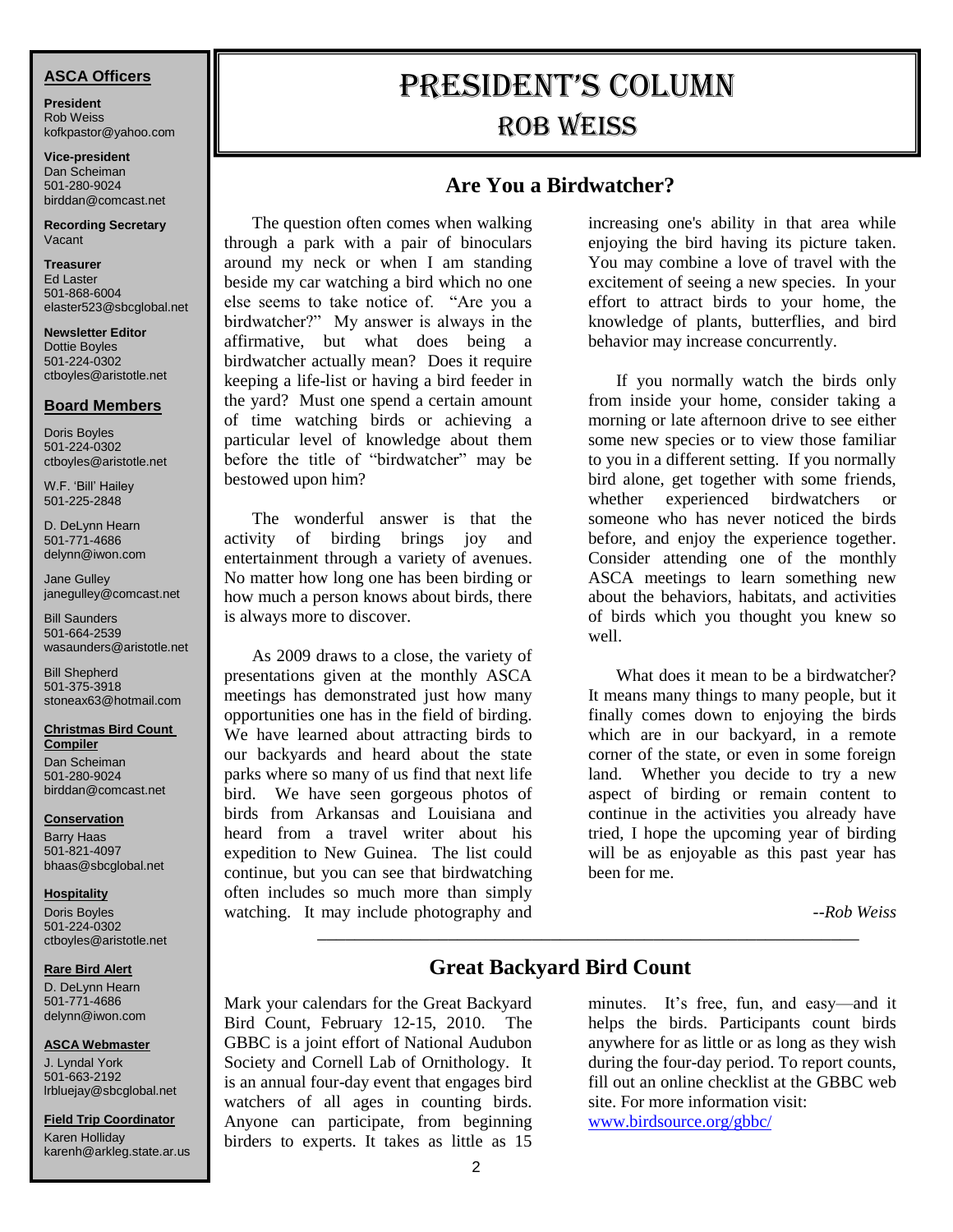# *Conservation News*

*Barry Haas*

# **What's happening to protect Lake Maumelle and your drinking water?**

A lot of ongoing activity is taking place that affects Lake Maumelle, which provides the bulk of drinking water to the roughly 400,000 customers of Central Arkansas Water (CAW). Because certain efforts are ongoing, the information provided in this issue of The Snipe may not be up to date by the time you read this. Given the importance of this issue, this is an attempt to keep you informed of efforts to protect your drinking water and what you can do to help.

### **What's Central Arkansas Water (CAW) working on?**

The CAW Board recently approved a lease-purchase agreement for 915 acres of land in the western Pulaski County portion of the watershed. The Big Maumelle River flows through this property with about 2 1/2 miles of river frontage, making it a prime acquisition to protect water quality in the lake. This latest purchase means CAW will have met one requirement in the comprehensive Lake Maumelle Watershed Management Plan to purchase a minimum of 1,500 acres in the watershed. This property had been slated for a housing development. A portion is in the floodway/floodplain, meaning a heightened risk of periodic flooding and potential pollution if houses were constructed on the property. CAW is to be applauded for this action.

CAW is also working with the Arkansas Game & Fish Commission (AGFC) on several fronts. First, there is a proposed Wildlife Management Area (WMA) on CAWowned property surrounding the lake. The WMA would allow limited hunting in the central and western portions of CAW-owned lands. Hunting would be prohibited on CAW-owned lands around the eastern portion of the lake which contains the water intake pipes and is the most sensitive and protected portion of the lake. A WMA would also allow AGFC law enforcement personnel to contain any illegal hunting activity on this land. In addition, there would be some new access for kayaks and small motor boats in the area west of the Highway 10 bridge near the very western edge of Lake Maumelle. On balance this would offer more outdoor recreational opportunities while also protecting the lake.

CAW is also working with AGFC and the Arkansas Nature Conservancy to possibly begin actively managing its land surrounding Lake Maumelle. Since the lake was constructed in the late 1950s, utility owned land has been pretty much left alone and today is fairly densely forested. This has resulted in an increase of combustible material posing a heightened risk if a fire should burn a large area before it could be put out. Over a number of years modern forest management would allow the existing forests to be thinned resulting in fewer trees per acre. Doing so would reduce leaf litter. Opening up the current dense forest canopy would allow more sunlight to reach the ground and allow native grasses and other plants to regenerate. These native grasses and plants actually do a better job of containing and filtering the water flowing downhill into the lake during and after rain events. The change in habitat would also be beneficial to certain birds and other wildlife in the area. Hopefully this proposal will be adopted and implemented.

### **What's Pulaski County doing to protect your drinking water?**

Pulaski County has hired several companies that specialize in protecting water supplies like Lake Maumelle. The county and CAW reached an agreement that CAW funds would be used to pay the expenses incurred by the county to protect Lake Maumelle.

TetraTech, the firm that helped develop the Lake Maumelle Watershed Management Plan, was hired to develop a Stormwater and Drainage Manual as well as a Site Evaluation Tool. Both will help control pollution runoff during and after the construction of houses that will occur on privately held land in the watershed.

Pulaski Co. also hired Wallace Roberts & Todd, a design and planning firm, to help develop a land use plan. That process should take about 12 months, and once completed the Pulaski Co. Quorum Court can take up measures that will more adequately protect the lake.

### **And, finally, what is happening on the state level?**

Nearly a year ago CAW went before the Arkansas Pollution Control & Ecology Commission (PC&EC) and asked them to change Regulation 6 to prohibit the direct discharge of wastewater (sewage) into Lake Maumelle. The PC&EC was concerned what impact this change might have on over 30 other municipally owned water supplies across Arkansas. Prohibiting the discharge of wastewater into Lake Maumelle is vital to protect our *Lake Maumelle continued on page 4*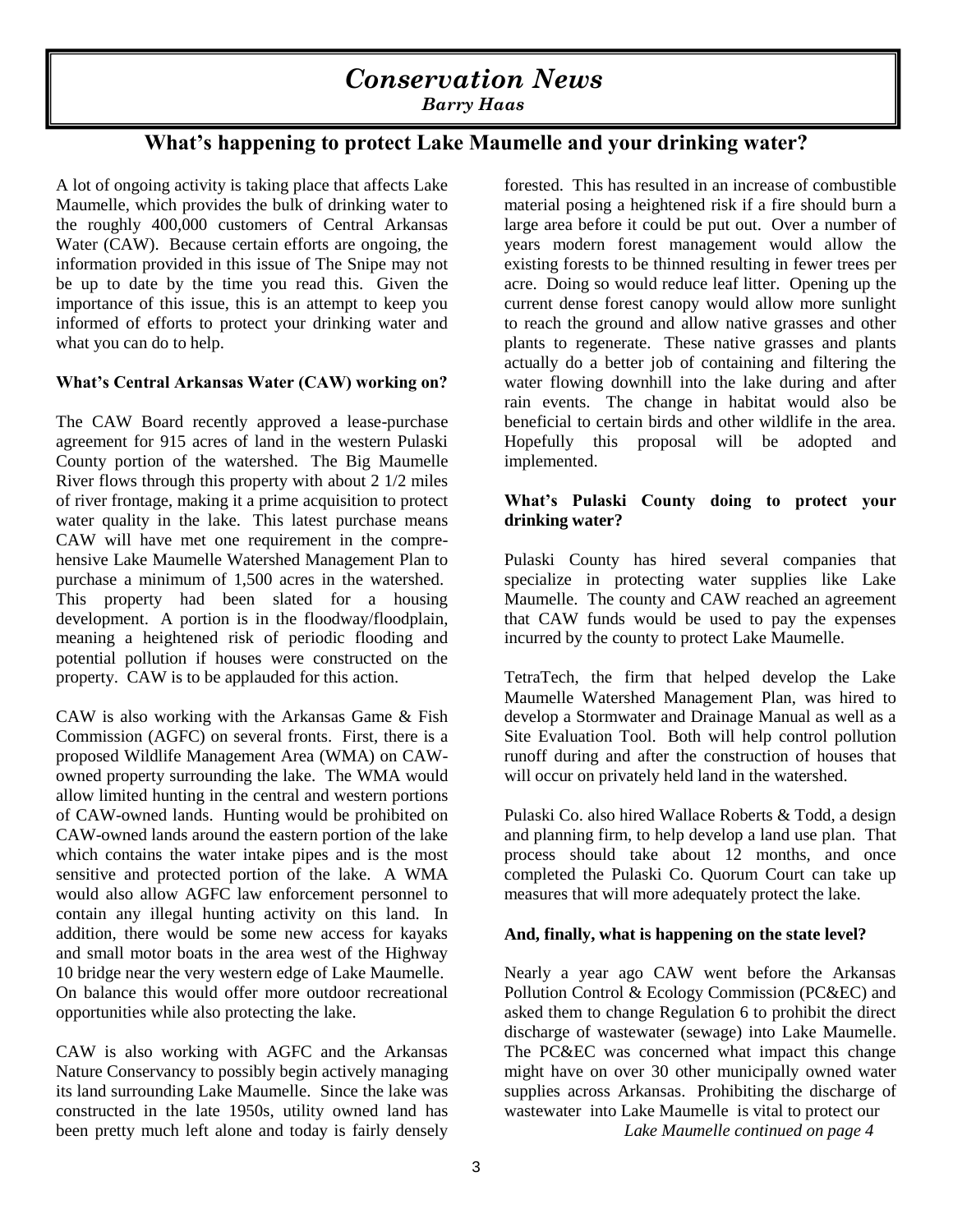# **Lake Maumelle**

### *continued from page 3*

drinking water quality. This item has been before several legislative committees and may be back on the PC&EC at its meeting in early December. There is currently no discharge of wastewater directly into Lake Maumelle, and this needs to be a requirement when new housing is constructed in the watershed. All the other protections combined in the Watershed Management Plan would be pointless if wastewater is allowed to be discharged into the lake in the future. So this is the cornerstone of water quality protection.

### **What can and should you do to help protect your drinking water?**

If you are concerned about your drinking water quality (and, yes, this affects how much you pay for your water too) and want to help your elected and appointed representatives make good decisions, you should contact them and request they take the actions necessary to protect your drinking water. Here are a few helpful links to get you started:

### **<http://www.adeq.state.ar.us/commission/>**

(Ark. Pollution Control & Ecology Commission- go to the site and find the Commissioners e-mail addresses and send each of them an e-mail requesting they support the proposed Central Arkansas Water change to Regulation 6 that would ban the surface discharge of wastewater in the Lake Maumelle basin)

### **<http://www.co.pulaski.ar.us/quorumcourt2.shtml>**

(Pulaski Co. Quorum Court- send an e-mail to your Justice of the Peace and to County Judge Buddy Villines requesting they vote and work to ensure the highest possible level of protection for Lake Maumelle)

> *Barry Haas Conservation Chair*

# **110th Christmas Bird Count**

\_\_\_\_\_\_\_\_\_\_\_\_\_\_\_\_\_\_\_\_\_\_\_\_\_\_\_\_\_\_\_\_\_\_\_\_\_\_\_\_\_\_\_\_\_\_\_\_\_\_\_\_\_\_\_\_\_\_\_\_\_\_\_\_\_\_\_\_\_\_\_\_\_\_\_\_\_\_\_\_\_\_\_\_\_\_

This is the 110th year for the Christmas Bird Count making it the longest running bird science project in North America. Over 2000 counts are conducted each year from December 14 through January 5.

What's involved: Each 15-mile diameter count circle has a compiler. The circle is broken into sections with a team of volunteers assigned to each. The team counts all the birds in their section within a calendar day.

Skill and time levels: Birders of any skill level are welcome. The amount of time you spend is flexible.

Fees: There is a \$5 fee, unless the count is sponsored (\*). There is no charge for feeder watchers or anyone under 18.

For more information contact Leif Anderson (479) 284- 3150 ext. 3151 or Leanderson@[fs.fed.us.](mailto:Leanderson@fs.fed.us)

| Count                          | Date              | <b>Compiler</b>      | <b>Closest town</b>  | E-mail                     | <b>Phone</b> |
|--------------------------------|-------------------|----------------------|----------------------|----------------------------|--------------|
| Hot Springs Village*           | Mon $14$          | Lynn Sackett         | Hot Springs Vlg.     | $t$ lsackett@sbcglobal.net | 501-922-9060 |
| N. Fork Illinois Bayou* Mon 14 |                   | Dwayne Rambo         | Hector               | drambo@fs.fed.us           | 479-284-3150 |
| <b>Crooked Creek</b>           | Wed 16            | Sally Jo Gibson      | Harrison             | sjogibson@alltel.net       | 870-741-5805 |
| <b>Bayou DeView</b>            | Thur 17           | <b>Steve Osborne</b> | <b>Brinkley</b>      | jsteveosborne@gmail.com    | 479-970-8429 |
| <b>Mountain Home</b>           | Fri 18            | Phillip Hyatt        | <b>Mountain Home</b> | sedgehead@gmail.com        |              |
| Arkadelphia                    | Sat 19            | Dolores Harrington   | Arkadelphia          | $d$ oloresh@suddenlink.net |              |
|                                |                   | or Charles Mills     |                      | swamp_fox@mac.com          |              |
| Conway                         | Sat 19            | Martha Johnson       | Conway               | amjohnson@conwaycorp.net   | 501-329-5214 |
| Fayetteville*                  | Sun 20            | <b>Joe Neal</b>      | Fayetteville         | joeneal@uark.edu           | 479-521-1858 |
| Lonoke*                        | Sun 20            | Dan Scheiman         | Little Rock          | birddan@comcast.net        | 501-244-2229 |
| Little Rock*                   | Sun <sub>27</sub> | Dan Scheiman         | Little Rock          | birddan@comcast.net        | 501-244-2229 |
| Wapanocca NWR*                 | Sun 27            | Dick Preston         | Turrell              | dickpreston@bigriver.net   |              |
| Pine Bluff*                    | Mon $28$          | <b>Rob Doster</b>    | Pine Bluff           | calcarius@comcast.net      | 505-323-3660 |
| Fort Smith                     | Sat Jan 2         | <b>Bill Beall</b>    | Fort Smith           | billtoka@mynewroads.com    |              |
| Lake Georgia Pacific/          | Sat Jan 2         | Leif Anderson        | Crossett             | Leanderson@fs.fed.us       | 479-284-3402 |
| <b>Felsenthal NWR</b>          |                   |                      |                      |                            |              |
| White River NWR                | Sat Jan 2         | Keith Sutton         | St. Charles          | catfishdude@sbcglobal.net  | 501-847-9643 |
| <b>Holla Bend NWR</b>          | Tues Jan 5        | Leif Anderson        | Dardanelle           | Leanderson@fs.fed.us       | 479-284-3402 |
| *sponsored counts              |                   |                      |                      |                            |              |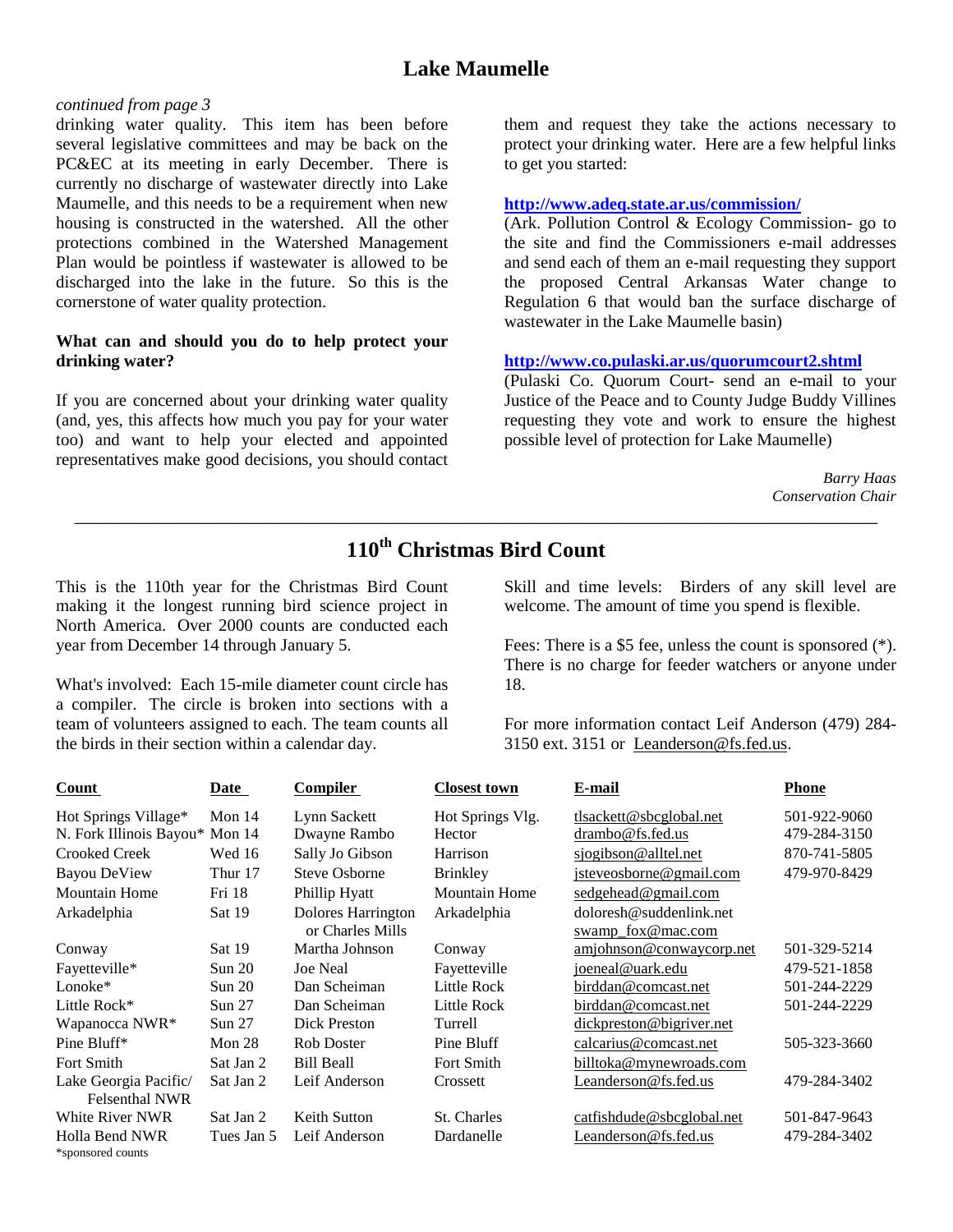# *Upcoming Programs*

The ASCA meets at 7:00 PM the second Thursday of each month at the John Gould Fletcher Library (except where noted), located at 823 Buchanan Street, on the corner of Buchanan and H Streets, just off North University Ave. The programs are free and open to the public.

~~~~~~~~~~~~~~~~~~~~~~~~~~~~~~~~~~~~~~~~~~~~~~~~

# **December 10, 2009 – Holiday Potluck and Silent Auction**

Join us on Thursday, December 10 from 6:00 – 9:00 pm at Magnolia Lodge for our annual Holiday Potluck and Silent Auction.

This fun event is a great opportunity not only to enjoy some wonderful food, but also spread some holiday cheer and exchange stories with fellow birders.

Our Silent Auction is not only fun but also a critical source of funds for ASCA. Auction items may be purchased or hand made. If you are bringing an item, please be there before 6:00 p.m. so your item can be labeled and placed.

We will begin accepting bids by 6:15 and sit down for dinner around 6:30. ASCA will provide the drinks, plates, cups and eating utensils.

Bring your favorite dish and come join us on Dec. 10 at 6 p.m.

Magnolia Lodge is located at 5304 West Markham Street in Little Rock. To get there from Little Rock or North Little Rock:

Take I-630 to the Fair Park Blvd. exit – Exit 4. Head north on Fair Park Blvd. to Markham Street (0.6 mi). Turn left on Markham St., proceed about a block and a half  $(0.1 \text{ mi})$ . Magnolia Lodge will be on the right between Harrison and N. Tyler Streets. The parking lot is located behind the building. There is a driveway off Markham St. between Magnolia Lodge and Steven-Dell Insurance or turn right on Harrison St., then left just behind the Miller Plaza Bldg.

~~~~~~~~~~~~~~~~~~~~~~~~~~~~~~~~~~~~~~~~~~~~~~~~

# **January 14, 2010 – Annual Business Meeting**

The Audubon Society of Central Arkansas will hold its annual Business Meeting on Jan. 14 at 7:00 pm. All ASCA members are encouraged to attend. This meeting will be held at the John Gould Fletcher Library located at 823 Buchanan Street.

ASCA can only exist with active members and this is your opportunity to provide input into our activities for 2010.

There will not be a program or guest speaker at this meeting. ~~~~~~~~~~~~~~~~~~~~~~~~~~~~~~~~~~~~~~~~~~~~~~~~~~~

# **February 11, 2010 – Bird Flight**

**Guest Speaker**:Dr. Wilbur Owen **Program:** A Potpourri of Bird Adaptations for Flight

Dr. Owen is a retired biology professor from the University of Central Arkansas. He currently resides on Petit Jean Mountain.

# **ASCA Election of Board Members - 2010**

We will be electing new Board Members for the coming year on December  $10<sup>th</sup>$ 

The Nominating Committee consisted of Jim Dixon (Chair), Karen Holliday, and Dan Scheiman. The nominees for one-year terms are:

- 1. Doris Boyles (continuing)
- 2. D. DeLynn Hearn (continuing)
- 3. Bill Hailey (continuing)
- 4. Jane Gulley (continuing)
- 5. Bill Shepherd (continuing)
- 6. Jim Dixon (replacing Bill Saunders)

Any member may make nominations from the floor at the December meeting, before the election is held. Please note that a **recording secretary is essential** to the chapter and no one has been identified to assume that responsibility.

### **Thank you**

\_\_\_\_\_\_\_\_\_\_\_\_\_\_\_\_\_\_\_\_\_\_\_\_\_\_\_\_\_\_\_\_\_\_

The family of Tom Boyles would like to express their heartfelt gratitude to everyone for their support and love during this difficult time in our lives. It is never easy to give up the one you love, but having friends around eases the pain. Tom suffered a massive stroke on October 24 and passed away on November 1.

Tom really wasn't a birdwatcher but the tally rallies held at our home after the Little Rock Christmas Bird Counts, sparked his interest in watching birds in our backyard. He was quick to remind us when the feeders were running low and on occasion went to buy sunflower seed. He often asked about certain species he'd seen. He looked forward to the annual Christmas party and for the past few years, helped provide the meeting location at Magnolia Masonic Lodge.

As a husband, father and friend, he will be missed.

Doris and Dottie Boyles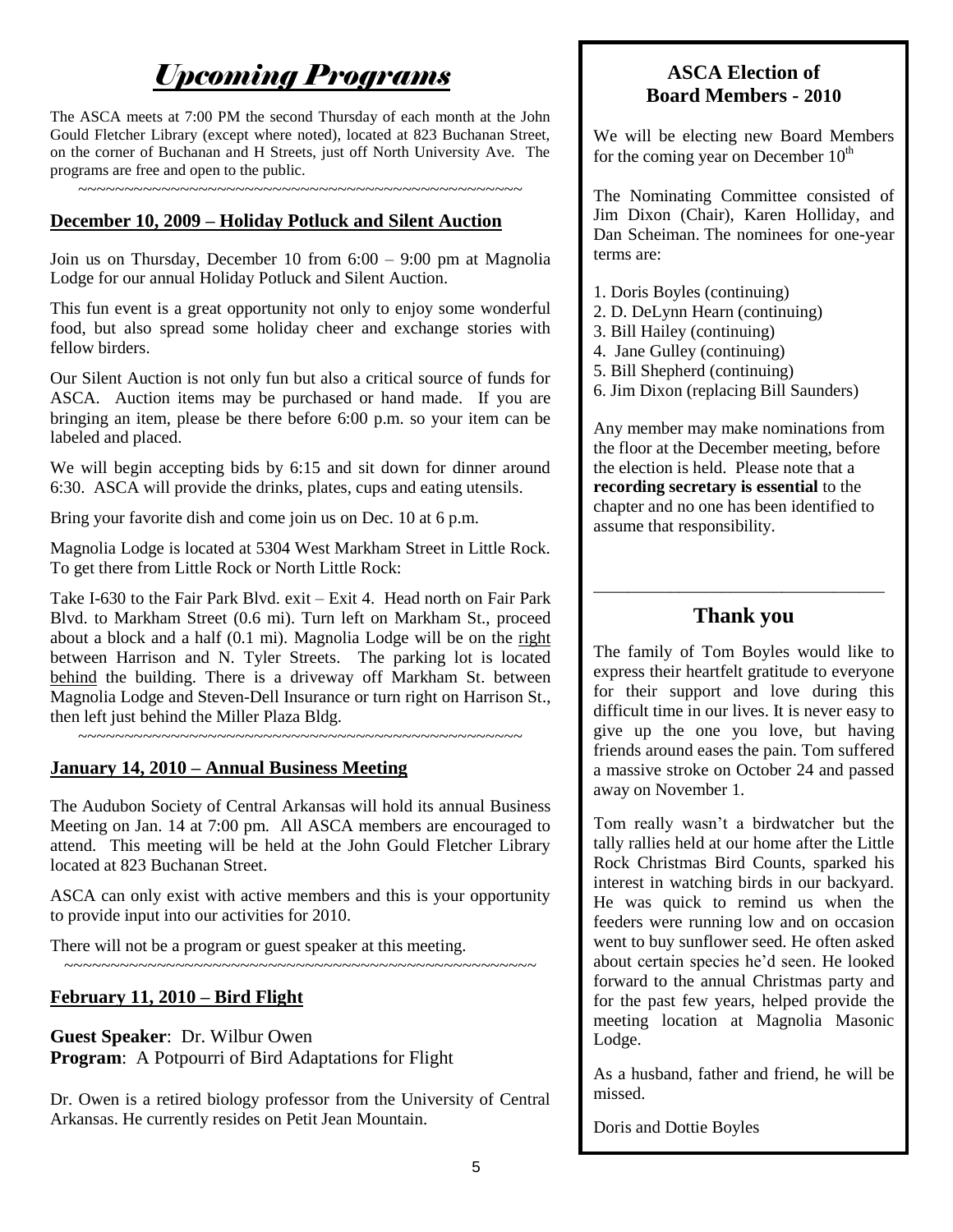### **White-throated Sparrow A Harbinger of Cheer amid Winter**

#### *Samantha Holschbach*

 The White-throated Sparrow is a common winter visitor in Arkansas and a cause for holiday cheer. This sparrow's drawn-out, piping whistle, which sounds like "Oh sweet Canada, Canada, Canada" chases the winter blues away. Its field marks are reminiscent of Santa: a plump body with white throat patch akin to a beard.

 "If they can, White-throated Sparrows often come back to the same yard and feeders they used the year before," said Jerry Davis, retired wildlife program manager of the Ouachita National Forest. "Many do not realize that water is important to birds every day of the year. I once had White-throated Sparrows bathing in my bird bath on Christmas day, and it was 36 degrees outside with a cold wind."

Even amid a biting wind, the sparrow may still sing jubilantly when other birds have hushed their songs, which perhaps explains why this species goes by more than a dozen nicknames that describe the bird's song as opposed to its plumage. Whether heard or seen, this friendly sparrow with the sweet song will surely melt the Grinch in any observant winter-cynic.

**Barred Owl**

\_\_\_\_\_\_\_\_\_\_\_\_\_\_\_\_\_\_\_\_\_\_\_\_\_\_\_\_\_\_\_\_\_\_\_



 *Charles Mills*



# *ASCA Field Trip Schedule*

ASCA sponsors numerous field trips throughout the year. The trips are open to all and carpooling is available for trips outside of Little Rock. This is a great opportunity for novice birders to meet and learn about birds from more experienced birders. Perhaps a chance to get a life bird for those dedicated birders. Check out the web site at [www.ascabird.org](http://www.ascabird.org/) for more information about upcoming field trips or contact Karen Holliday at [karenh@arkleg.state.ar.us.](mailto:karenh@arkleg.state.ar.us) Or (501) 920-3246

~~~~~~~~~~~~~~~~~~~~~~~~~~~~~~~~~~~~~~~~~~~~

### *December 2009* **Little Rock and Lonoke Christmas Bird Count**

The CBC is an Audubon citizen science program and the nation's longest running bird survey – this is the  $110<sup>th</sup>$  year. On count day participants count all the birds they encounter within their assigned section of a 15-mile diameter circle. Birders of any skill level are welcome. It's a great opportunity to learn from experienced birders! You can bird for as long as you like.

ASCA is once again sponsoring the Lonoke and Little Rock Christmas Bird Counts. The Lonoke Count will be held on Sunday, December 20 and the Little Rock Count will be held on Sunday, December 27.

To participate in one or both counts, contact Dan Scheiman, ASCA Christmas Bird Count Compiler at [birddan@comcast.net](mailto:birddan@comcast.net) or 501-244-2229.

 $~~\cdot$ 

### *January 9, 2010* **Magness Lake and Heber Springs Waste Water Treatment Plant**

Meet at 10:30 a.m. at the Mayflower commuter lot off I-40 west at Exit 135 to caravan to Heber Springs. We will stop at the Sugarloaf 66 Convenience Store around 12:00 noon for those who would like to meet us there. Sugarloaf 66 is located on the Hwy. 25 by-pass at the intersection of Hwy. 25 and Hwy. 110 (1500 By-Pass Rd.). We will visit the Heber Springs Waste Water Treatment Plant first, check Greer's Ferry Lake, then drive to Magness Lake for the late afternoon arrival of the Trumpeter Swans.

We will return to Conway for a group dinner at the Marketplace Grill located just north of I-40 west at the U.S.. 65 exit.

### *February 14, 2009* **Two Rivers Park and Lake Maumelle**

 $~\cdots~$ 

In conjunction with the Great Backyard Bird Count, Feb. 12-15. We will meet at Two Rivers Park at 8:00 a.m. The Park has a diverse population of sparrows which provides a great opportunity to work on identifying those "little brown birds". Due to sandburs, knee-high rubber boots are highly recommended for walking in the fields. We will continue on to Lake Maumelle after finishing at the park. Loons, mergansers, ducks, and grebes are easily found on the lake this time of the year. Bring your scope.

Directions to Two Rivers Park: Take Hwy. 10 west to the stoplight at Pinnacle Valley Road, just past the Kroger Store. Look for the brown sign for Maumelle Park. Turn right at the light. Follow the road approximately 4 miles. Do not turn at Maumelle Park, stay on County Farm Road. Bear right through the gates into Two Rivers Park. Go approximately ¾ of a mile to the first parking lot on your right that has a Porta-Potty.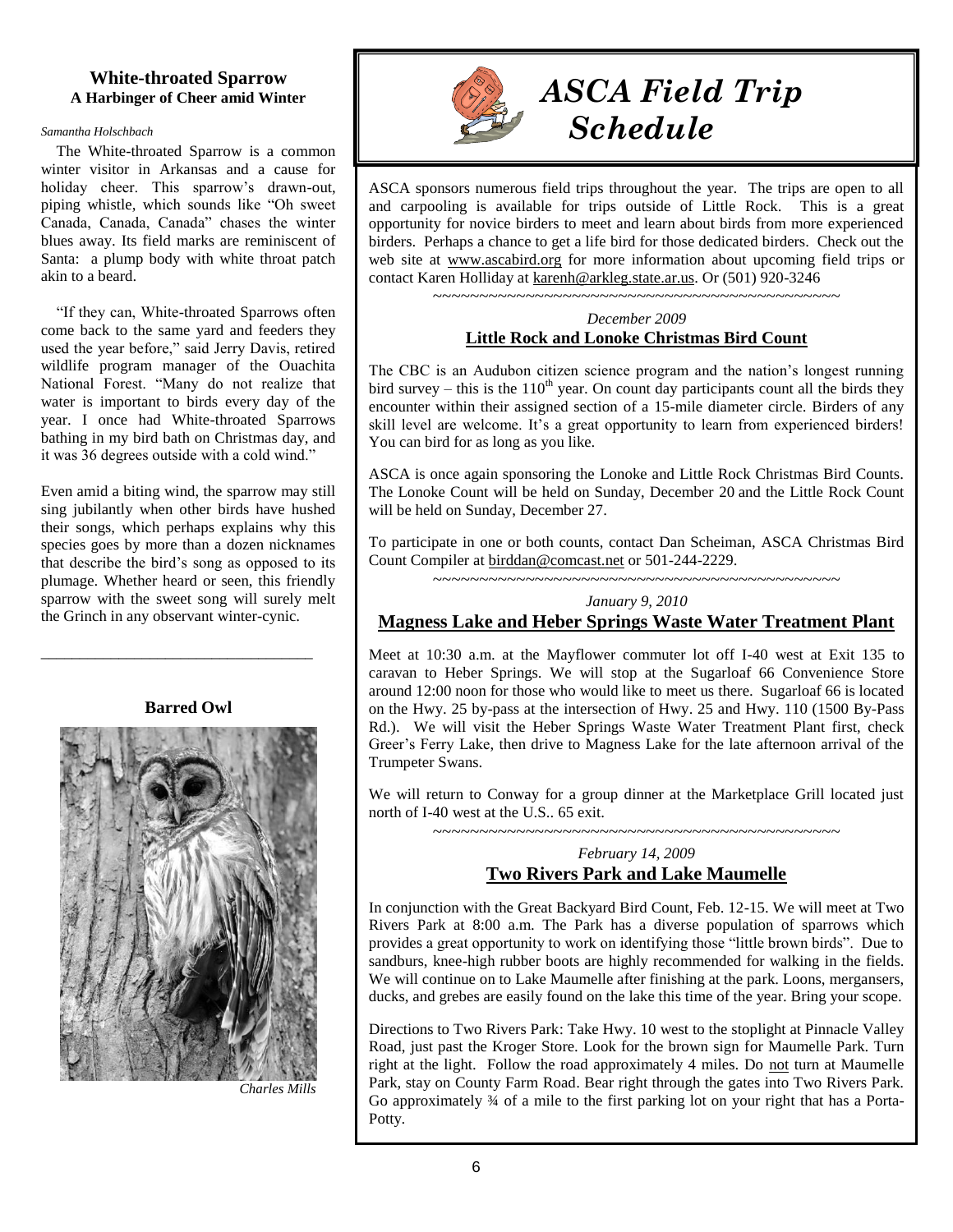

# *Field Trip Reports*

### **Bona Dea Trails and Sanctuary**

*September 19, 2009*

Ten birders met at Bona Dea Trails and Sanctuary in Russellville. Luckily, the rain held off for the entire trip. We were please to welcome several newcomers. Many of the 36 species we saw sat still just long enough for photos. We flushed a Barred Owl who flew a short distance before landing. We watched him for several minutes, while he watched us. The foraging flocks of warblers had everyone scrambling to identify them before they moved out of range. Highlights included: Wood Duck, Red-shouldered Hawk, Yellow-billed Cuckoo, Pileated Woodpecker, Yellow-throated Vireo, Gray Catbird, Summer Tanager, Prothonotary Warbler, Chestnut-sided Warbler, Blue-winged Warbler, and Wilson's Warbler. *--Karen Holliday*

# \_\_\_\_\_\_\_\_\_\_\_\_\_\_\_\_\_\_\_\_\_\_\_\_\_\_\_\_\_\_\_\_\_\_\_\_\_\_\_\_\_\_\_\_\_\_\_\_\_\_\_\_\_\_\_\_\_\_\_\_\_\_\_ **Millwood Lake**

*October 24, 2009*

Nine birders gathered at the Beard's Bluff observation deck. It was a gorgeous, cloud-free day with temperatures in the high 60's, a wonderful change from our endless days of rain. Multiple rafts of mixed ducks and coots were scattered around the lake, along with a couple of Horned Grebes. Small pockets of American White Pelicans were mixed in. Around a couple of dozen American Avocets were briefly spotted. A juvenile, then an adult Bald Eagle flew in front of the deck, almost close enough to touch. A raft with over 100 Forster's Terns were sitting on the water, with even more circling in the air. This caught our attention as it's uncommon for terns to sit on the water. We then moved to the State Park to the area below the dam to hunt for the Rock Wren. After we walked and searched all the way to the spillway, the wren finally popped up and started high-tailing it back the way we had just come, giving us a merry chase. He finally settled in one spot giving everyone great looks.

While eating lunch at the lakeside picnic tables at the marina, we watched several Snowy Egrets continuously skimming close to the surface of the lagoon while dragging their bright yellow feet through the water. They were trying to attract and spear fish for their own lunch. We headed back to the observation deck for another search of the lake. More ducks were visible in the afternoon light. American Wigeon, Ruddy Duck, Northern Shoveler, Northern Pintail, Gadwall, Redhead, and Lesser Scaup were all spotted, giving us a total of 59 species for the trip. *-- Karen Holliday*

# \_\_\_\_\_\_\_\_\_\_\_\_\_\_\_\_\_\_\_\_\_\_\_\_\_\_\_\_\_\_\_\_\_\_\_\_\_\_\_\_\_\_\_\_\_\_\_\_\_\_\_\_\_\_\_\_\_\_\_\_\_\_\_ **Lake Dardanelle and Holla Bend NWR**

*November 21, 2009*

It was a beautiful day as fourteen birders participated in the field trip to Lake Dardanelle. First stop was Delaware Bay Recreational Area where we were treated to fly-overs by juvenile and adult Bald Eagles. The lake was dotted with American White Pelicans. Several Canvasbacks were diving among a large raft of American Coots. Next stop was Riverview Park, located below the dam at Dardanelle. A large venue of Black Vultures huddled around a shallow pool feasting on several large dead carp. Included in the venue were two juveniles with heads still fully featured. A Greater Roadrunner was spotted on the road above the park. After lunch, we headed to the Lake Point Conference Center, located on the north side of the lake, near London, AR. The management has given permission for birders to access the property provided they check in at the reservation desk before entering the grounds. Gulls congregate in the evenings on this part of the lake.

The group headed to Holla Bend NWR with the hope of finding a Golden Eagle reported earlier in the week. However, the only eagle spotted was a juvenile Bald Eagle. A Palm Warbler was found mixed in with a flock of Yellow-rumped Warblers and several Northern Harriers were seen investigating the fields. We ended the day with a total of 49 species.

*-- Karen Holliday*